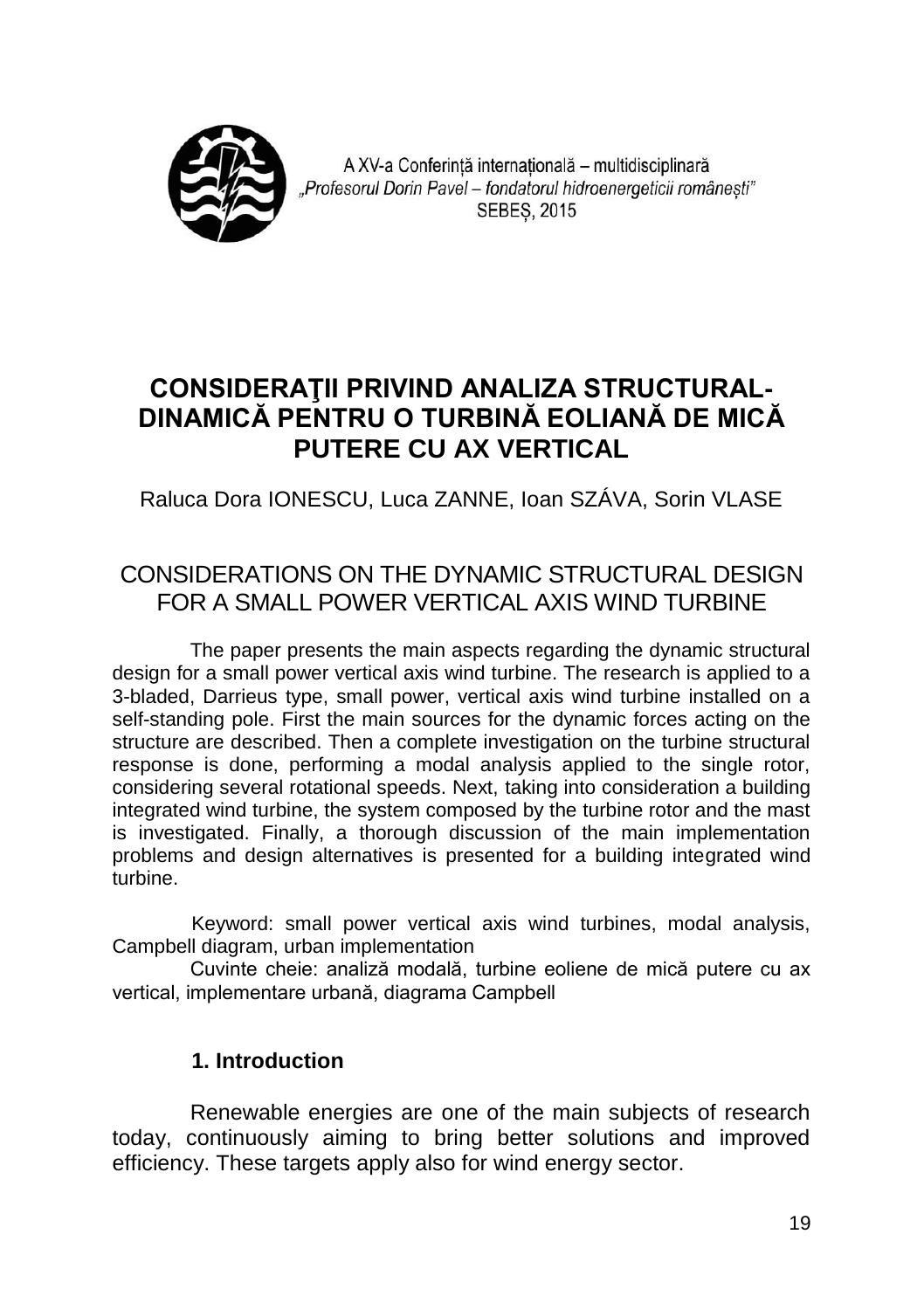Wind energy technologies have two main development directions: large wind turbines (onshore and offshore) and small wind turbines (mainly onshore, with an increasing interest for the built environment application), each one coming with its design challenges. In this paper the aspects regarding small power wind turbines implementation in the urban environment will be investigated.

From several studies, the main problems raised by the built environment (mainly urban one) have been underlined: low wind speeds, gusty wind, high level of turbulences, sudden changes in wind speed or direction, emitted noise and vibrations transmitted to the supporting structure [1].

There are two main types of wind turbines: horizontal axis and vertical axis [2]. Considering the above mentioned problems of the urban environment, in [1], the advantages and disadvantages of the two wind turbines types are presented. Hence, the one proven more suitable for urban environment is the vertical axis ones, due to its better capacity to work in turbulent flow conditions and its ability to take up wind from any direction, also with skewed flows.

The most encountered research regarding small wind turbines is the improvement of aerodynamic performance, sometimes neglecting the influence of the turbine on the building. Hence, in this article we are focusing on the problem of the dynamic structural design of the implemented wind turbine into the building structure, by analysing the natural mode shapes and the mode shapes during operation, at different rotational speeds.

## **2. Purpose of the research**

The design of small power wind turbines aims to minimize the energy production cost by: increasing the energy harvest and reducing the turbine cost. The first part is focusing on the following, maximizing for the target site with a given root mean cube wind speed $V_{rmc}$ .

1) the rotor swept area  $\boldsymbol{A}$ :

2) the average aerodynamic efficiency of the rotor  $C_p$ ;

3) the energy conversion efficiency of the electromechanical drive train (considering also the rotor control strategy)  $\eta_{elm}$ .

$$
\boldsymbol{P}_{el} = \frac{1}{2} \rho V_{rm}^3 A \boldsymbol{C}_{\boldsymbol{P}} \boldsymbol{\eta}_{elm}
$$

The second part is done by minimizing: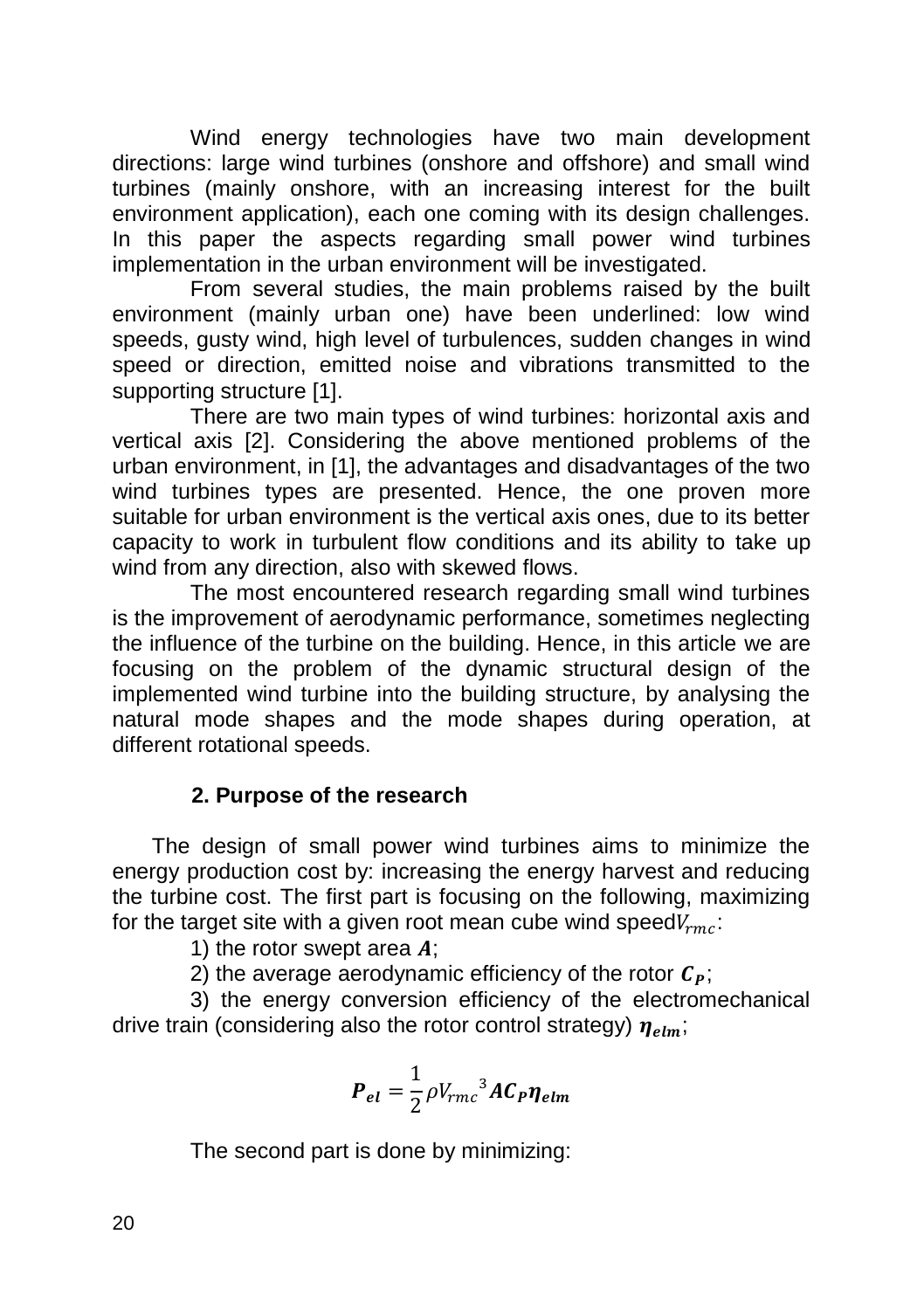1) the material cost of the turbine, without compromising the structural safety of the turbine:

2) the generator and electrical equipment cost.

3) the installation and the support structure cost.

Some constrains are the produced noise and also the transmitted vibrations to the structure on which is mounted. All these must be reduced by considering that the efficiency of the turbine remains unchanged.

In order to achieve these objectives, a dynamic structural design with a modal analysis of the system is fundamental. In literature we found mainly the analysis of the single rotor [3], since in the Sandia design the rotor was starting near the ground. But this is not enough to obtain accurate results, a good design and a correct estimate of the vibrations impact on the building of the present system configuration. Hence, in this case, it is mandatory to perform a complete analysis of the turbine assembly comprising the rotor and the sustaining pole. The complete analysis would be a loaded analysis in which are considered also:

- the effect of different rotational speeds on the vibration frequencies:
- the effect of aerodynamic forces, at different wind velocities and the interaction between: wind rotor – support pole.

For both cases, the most important is to be evaluated the main forces acting on the structure, and which is the response of the system to different typologies of forces.

The effect of the aerodynamic damping is very important to assess the final fatigue loads. Normally the aerodynamic damping is positive an the main source of damping for the mode shapes, but in particular cases (for example near and in post stall) it could even become negative [4].

Since typically the design solidity of small power VAWTs is quite high, and hence, they work at a lower tip speed ratio than HAWTs, a noise analysis is not compulsory, and consequently it will be omitted from the present study.

## **3. Forces acting on the rotor**

Here the dynamically acting forces which are mostly loading the structure are also briefly introduced.

Dividing them into two main categories [5], these could be: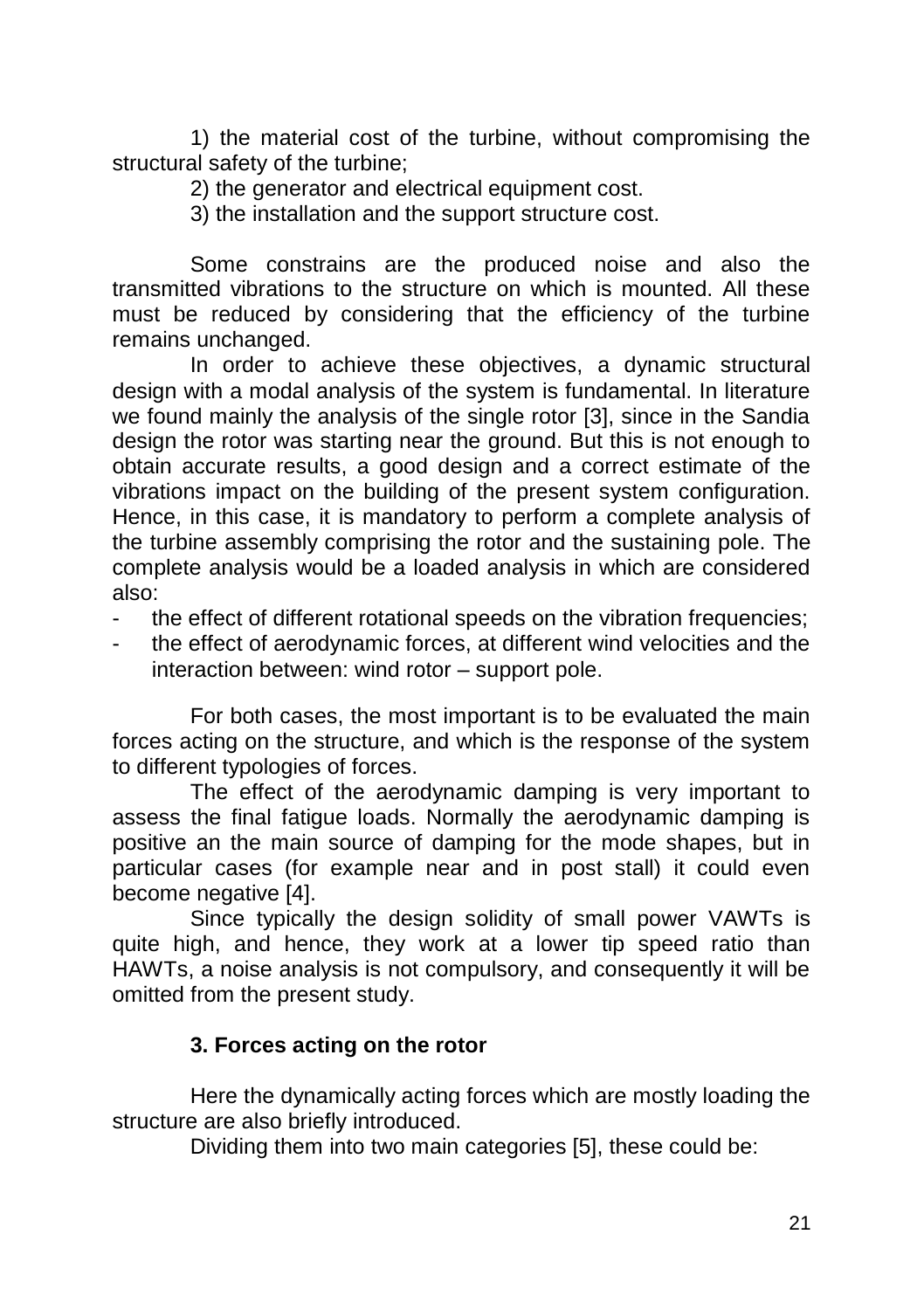a) aerodynamic forces: of order *Np* (N number of blades), and eventually 1p, if one of the blades is presenting different geometry or pitch angle due to a manufacturing or mounting error.

b) inertial forces: centrifugal forces acting on the blades, which could reflect in static and dynamic unbalancing of the rotor, both of them with a force of order 1p type.

Turbulence is also source for loads with a broadband spectrum. For rotating frames like the wind turbine rotor the turbulence is sampled (so called 'rotational sampling') introducing higher peaks at the order Np.

## **4. Modal analysis of the VAWT. Simulation and Results**

In this article two types of analysis will be presented for the turbine rotor. As mentioned before, the analysis can be performed either only for the rotor structure (blades, rotor shaft), either for the rotor and pole assembly.

First, in this paragraph, the rotor model used for the analysis will be presented. Then the results of the modal analysis for the single rotor are described, investigating the variation of natural frequencies of the structure at different rotational speeds. Finally the modal analysis for the rotor with the support pole is discussed.



Fig. 1 Vertical axis wind turbine rotor, 3 blades, Darrieus type

#### **4.1. Rotor model**

In this paper we studied a small power vertical axis wind turbine that has the following rotor characteristics:

Table 1. Turbine dimensions

| $H_{\text{tot}}$ | ι≺eq |           |                        | Airfoil         |
|------------------|------|-----------|------------------------|-----------------|
| [m]              | [m]  | ۰         | [m]                    |                 |
| つに<br>ن. ے       |      | ・5<br>υ.υ | <b>∩ 1 ፎ</b><br>v. 1 v | <b>NACA0018</b> |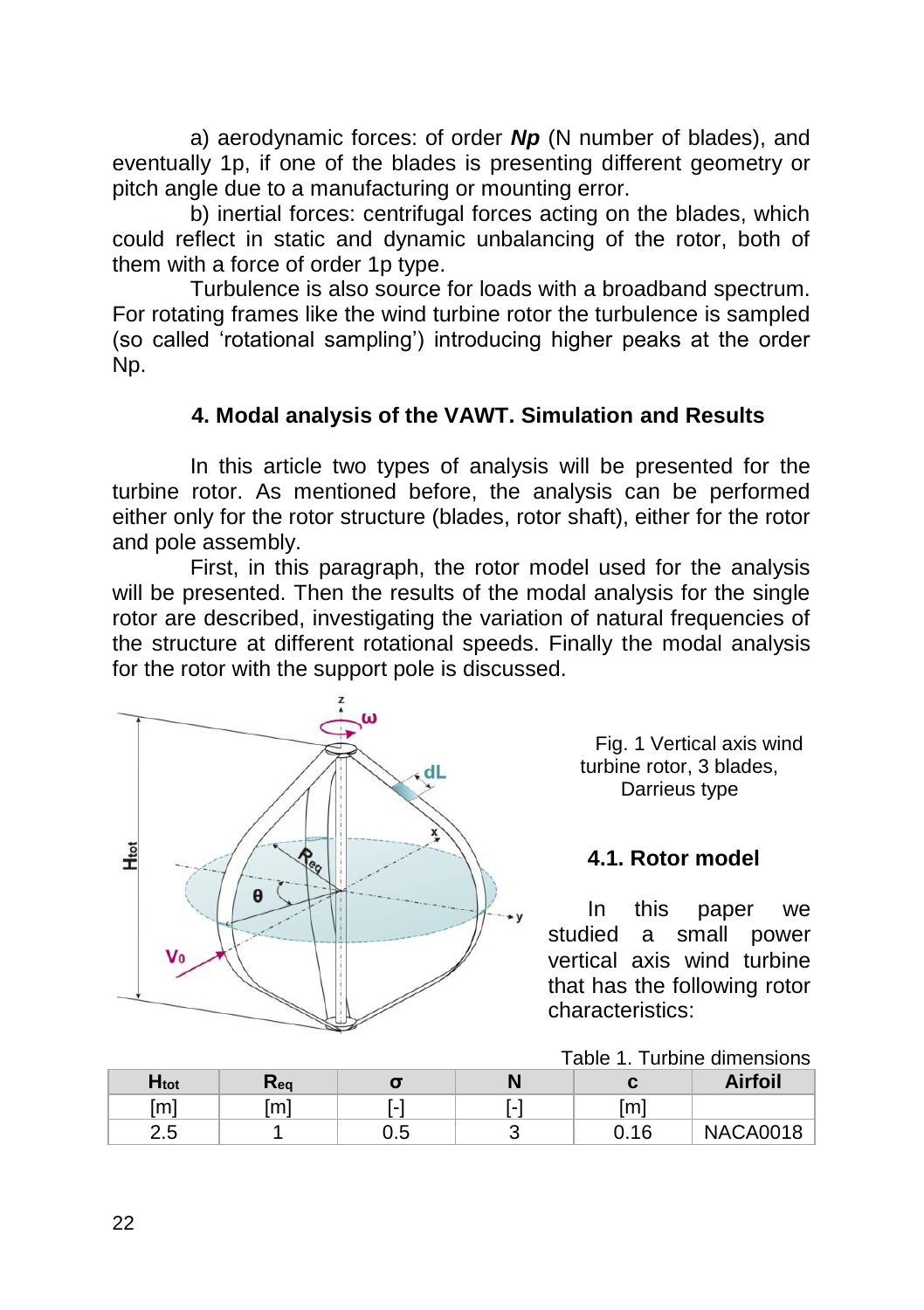Where:  $H =$  height of the turbine,  $R =$  maximum radius of the turbine, N = number of blades,  $c =$  aerodynamic profile chord length,  $σ$  $=$  is the turbine solidity.

This rotor has been designed for an average wind speed of 5 m/s, which is reflecting in a design wind speed of 7 m/s [6]. From previous studies [7] it was proven that the maximum Power Coefficient (CP), for this design, is obtained at a tip speed ratio  $\lambda$  = 2.8, and the design rotational speed is 19.6 rad/s, considering the formula:

$$
\lambda = \frac{R\omega}{V_0}
$$

The following interest rotational speeds have been defined:

| rpm       | 60   | 120   | 180   | 240   | 300   |  |
|-----------|------|-------|-------|-------|-------|--|
| ω [rad/s] | 6.28 | 12.56 | 18.85 | 25.13 | 31.42 |  |

Table 2. Interest rotational speeds of the turbine

The simulation was performed in Ansys software, considering the geometry of the blades and the materials.

The blades are made of GFRP (glass fibre). It was accepted the convention to use a quasi-isotropic material, in order to facilitate the modelling and the system simulation. Hence, for the turbine was chosen a MAT type material, with small fibres, distributed in more directions.

The material was added to the Ansys library with the properties presented in Table3. Also the rotor shaft is made of composite material. The supporting pole is made of Structural Steel grade S355.

Table 3. Blades composite material properties

| <b>Density</b><br>[ $kg/m3$ ] | Young's<br><b>Modulus</b><br><b>IPal</b> | <b>Poisson's</b><br><b>Ratio</b> | <b>Bulk</b><br><b>Modulus</b><br><b>IPal</b> | <b>Shear</b><br><b>Modulus</b><br>[Pa] |
|-------------------------------|------------------------------------------|----------------------------------|----------------------------------------------|----------------------------------------|
| 1400                          | 7.7e+009                                 | 0.3                              | 6.41e+009                                    | $2.9e + 009$                           |

## **4.2. Modal analysis of the single rotor**

The analysis results were used to compute the Campbell diagram, in order to see the critical rotational speeds. The diagram is presented in Fig.2 where:

- for 1p (shaft) and 3p are studied the intersections with the structure natural frequencies, in the range between 6.28 – 31.42 rad/s.
- The critical line for order 1p, corresponding to 1, 2, 3, 4 and 5 Hz, and stays below the natural frequencies values up to 25 rad/s.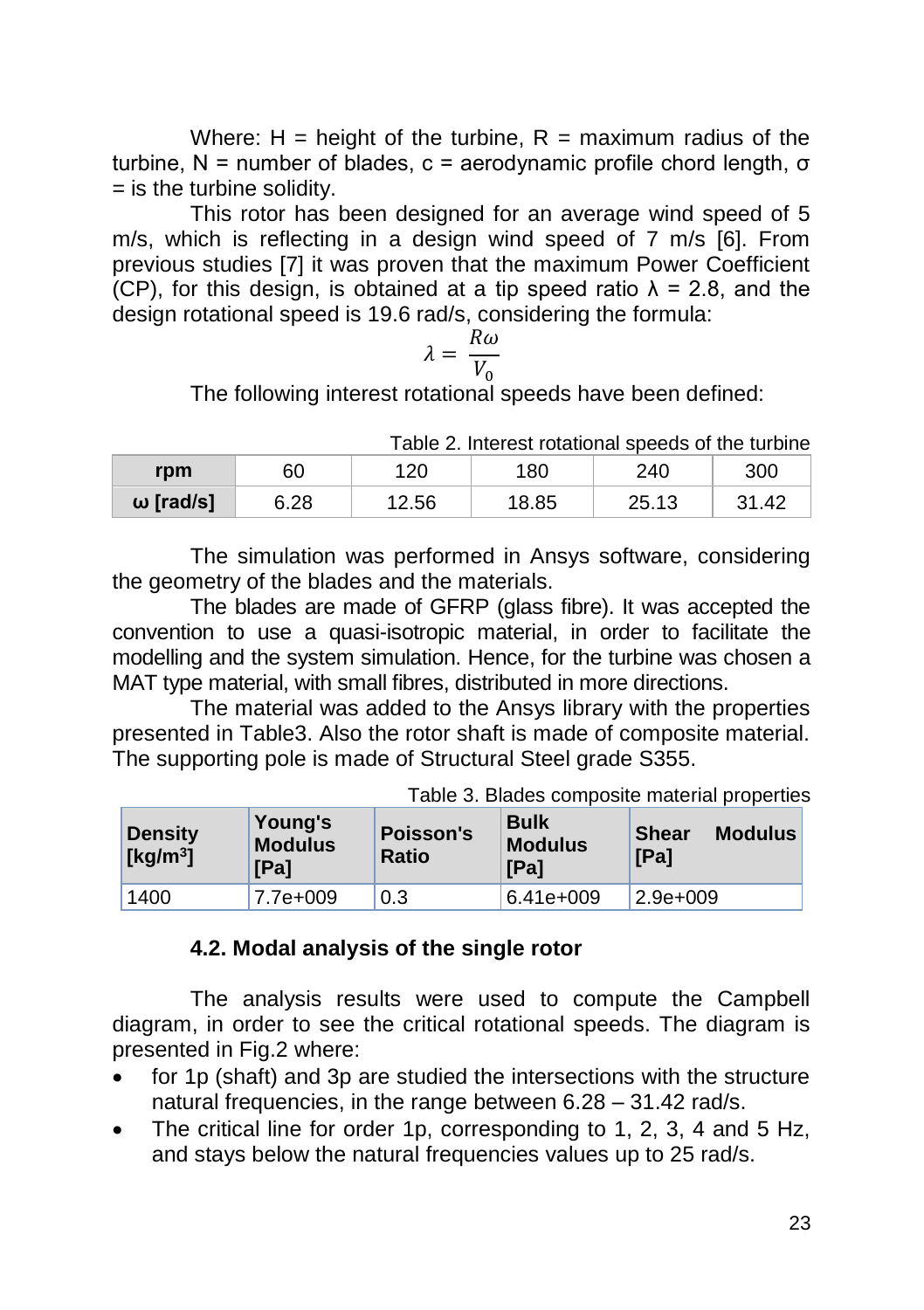But for order 3p, corresponding to the three blades (with 3, 6, 9, 12, and 18 Hz), the critical rotational speed is at the level of 9rad/s and 28 rad/s.

We see that the rotational speed is affecting very little the calculated natural frequencies, so we can conclude that for a typical small VAWT the variation of the natural frequencies is not as critical as for the Sandia design of bigger turbines. This is due generally to higher design solidity for small wind turbines.

#### **4.3. Modal analysis considering the sustaining mast of the wind turbine**

For the analysis we considered a 6 m pole, and added also the generator mass as a lumped mass (point mass) of 25 kg.

The pole dimensions are: 6m height, 4mm thickness, 100 mm upper diameter and 130 mm lower diameter. As can be seen in Fig. 6, these dimensions have created a structure with a lower stiffness, which lead to the occurrence of resonance in the structure at rotational velocities of about 8 rad/s and 29 rad/s for the order 1p, and at about 3 rad/s, 10 rad/s, 17 rad/s and 28 rad/s for the order 3p.

Since the design rotational speed of the turbine is 19.6 rad/s, the most critical resonance is the one at 17 rad/s. This is a torsional vibration, and it's due to the coupling of the rotor with the pole torsional mode. With the aim to reduce the effect of this resonance a proper soft control of the generator is essential, in order to decouple the modes. Also the generator control plays an important role to avoid remaining around the critical speeds in start and stop condition [8].

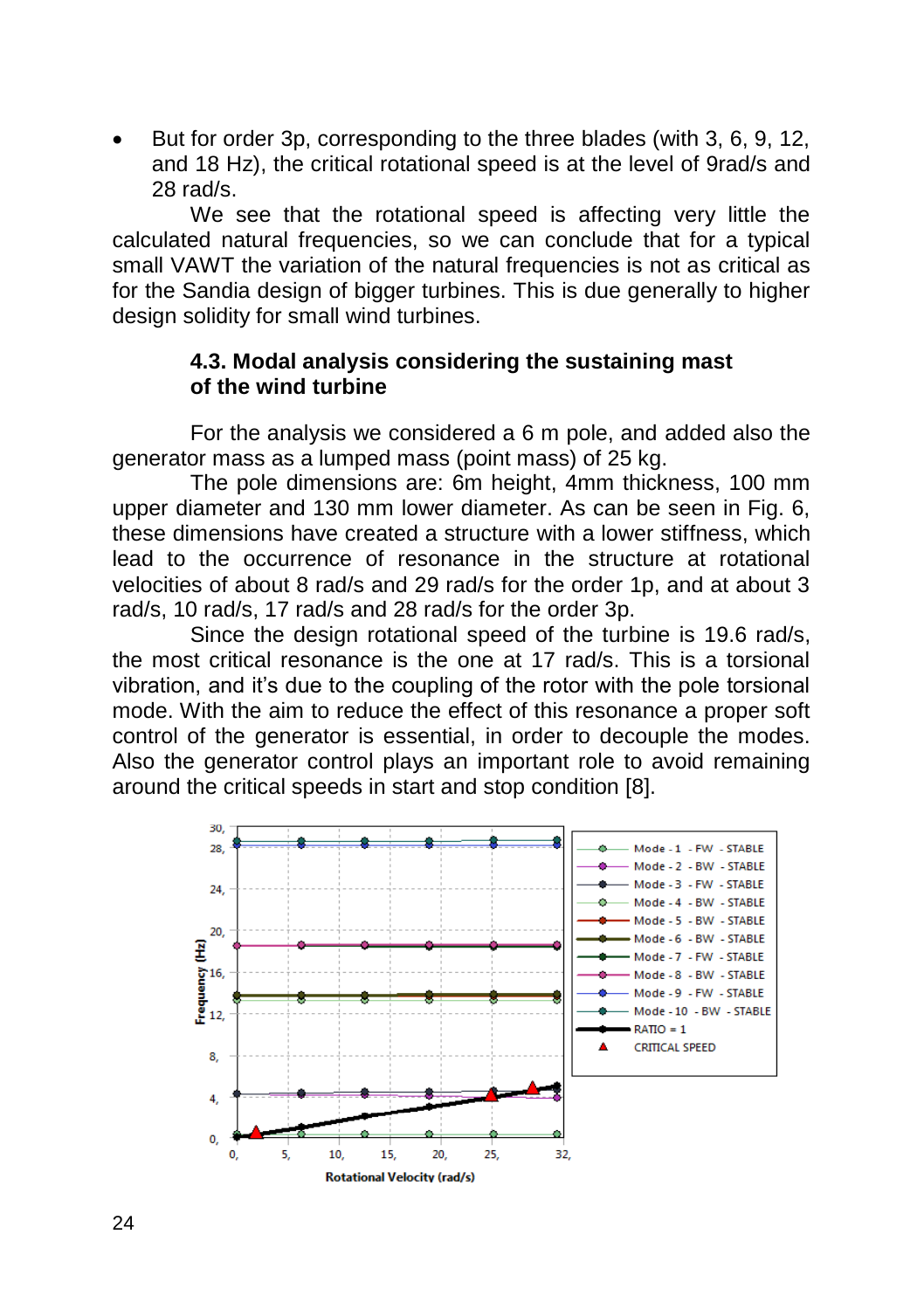

Fig. 2 Campbell diagram with critical rotational speeds for the rotor at 1p and 3p. Natural frequencies of the rotor

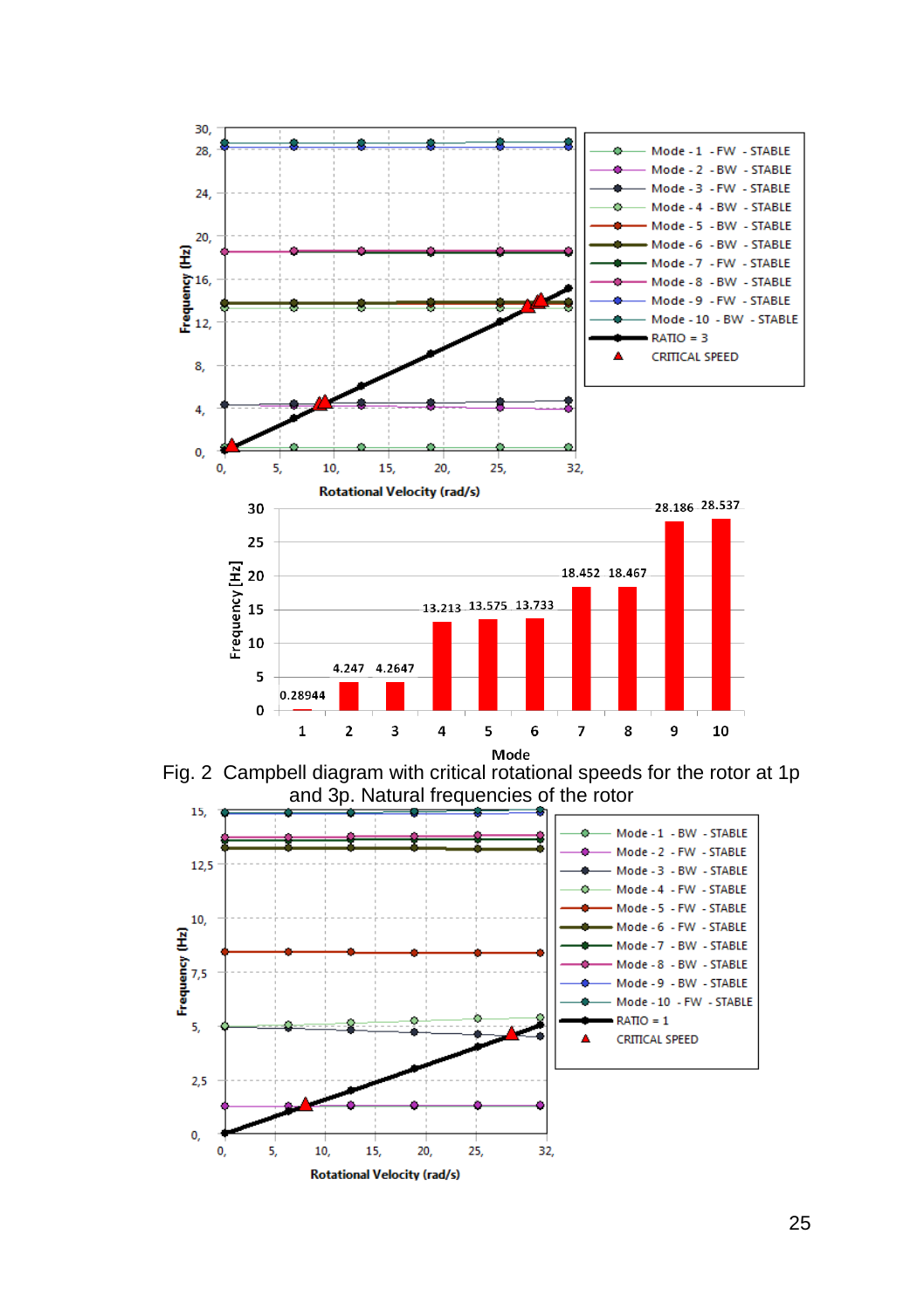

Fig. 3 Campbell diagram with critical rotational speeds for the rotor and pole at 1p and 3p. Natural frequencies of the rotor

# **5. Conclusions**

■ The paper presents the main aspects regarding the dynamic structural analysis for a small power vertical axis wind turbine. It emphasized the critical parameters and the types of simulations that need to be performed.

■ As a first step, a modal analysis of the rotor is required. Next the natural frequencies and the critical rotational speeds of the rotor should be studied. For a more accurate modelling, in the third step the aerodynamic forces influence on the natural frequencies should be considered, by coupling results from a CFD simulation together with the modal one.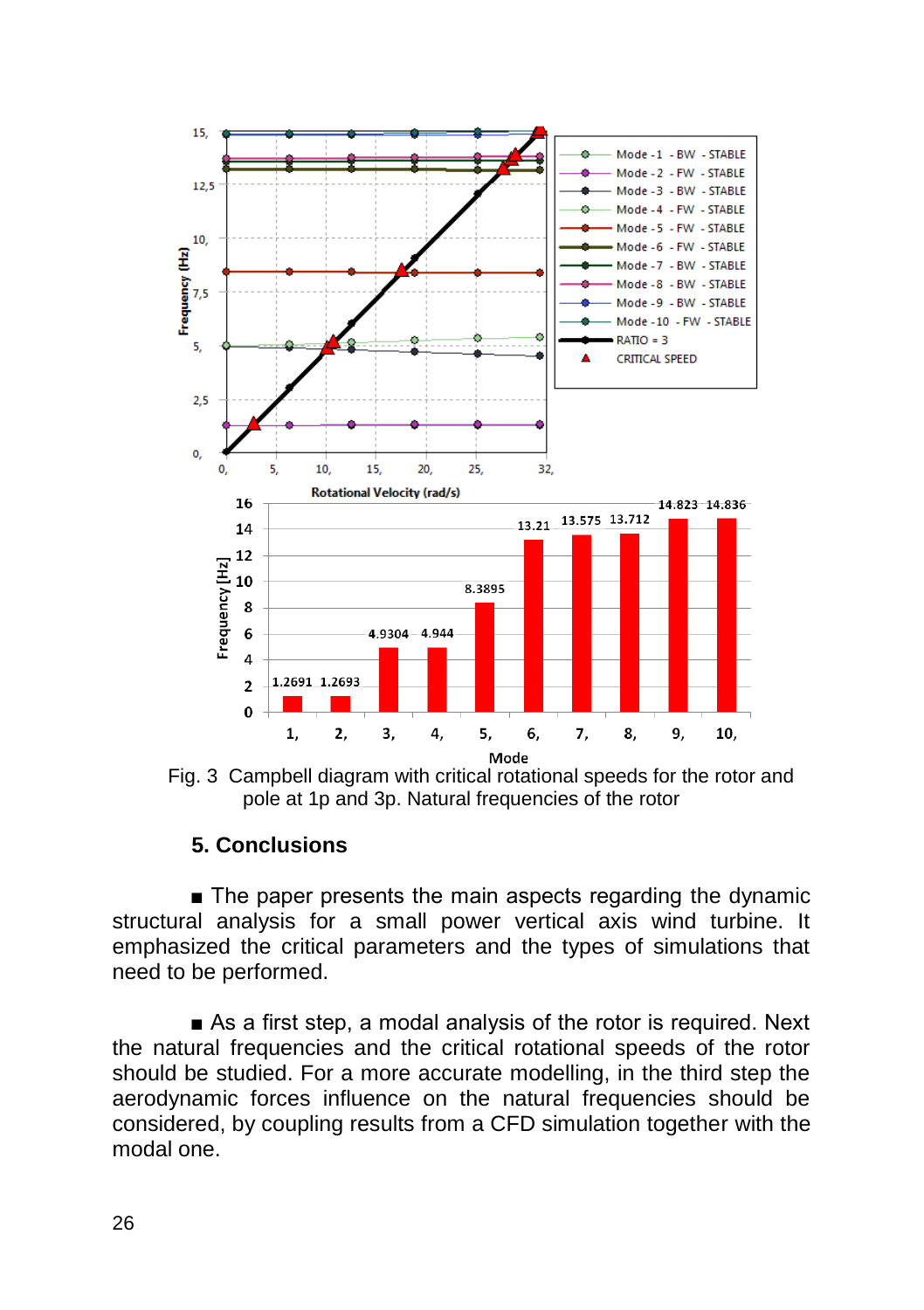■ The simplified analysis performed so far in our research, has proven that the correct structural design of the VAWTs is crucial to avoid dangerous resonance situation, as we can see in the Campbell diagram.

Furthermore the rotational velocity is not influencing the natural frequencies for small VAWTs as much as for Sandia design.



■ The last analysis takes into consideration also the support pole. This analysis has given also important results: the height and structural design of the pole has a crucial role on the natural frequencies of the whole structure, and a well-designed pole can help increasing the turbine rotational speed variability and increase the turbine safe functioning range.

Moreover the generator control strategy is fundamental to reduce the torsional vibration loads.

■ At higher wind velocities, and higher rotational speeds (i.e. high aerodynamic and inertial loads), such an analysis could give important results regarding the behaviour of the structure, and the impact of the loads on the vibrations from the turbine to the building.